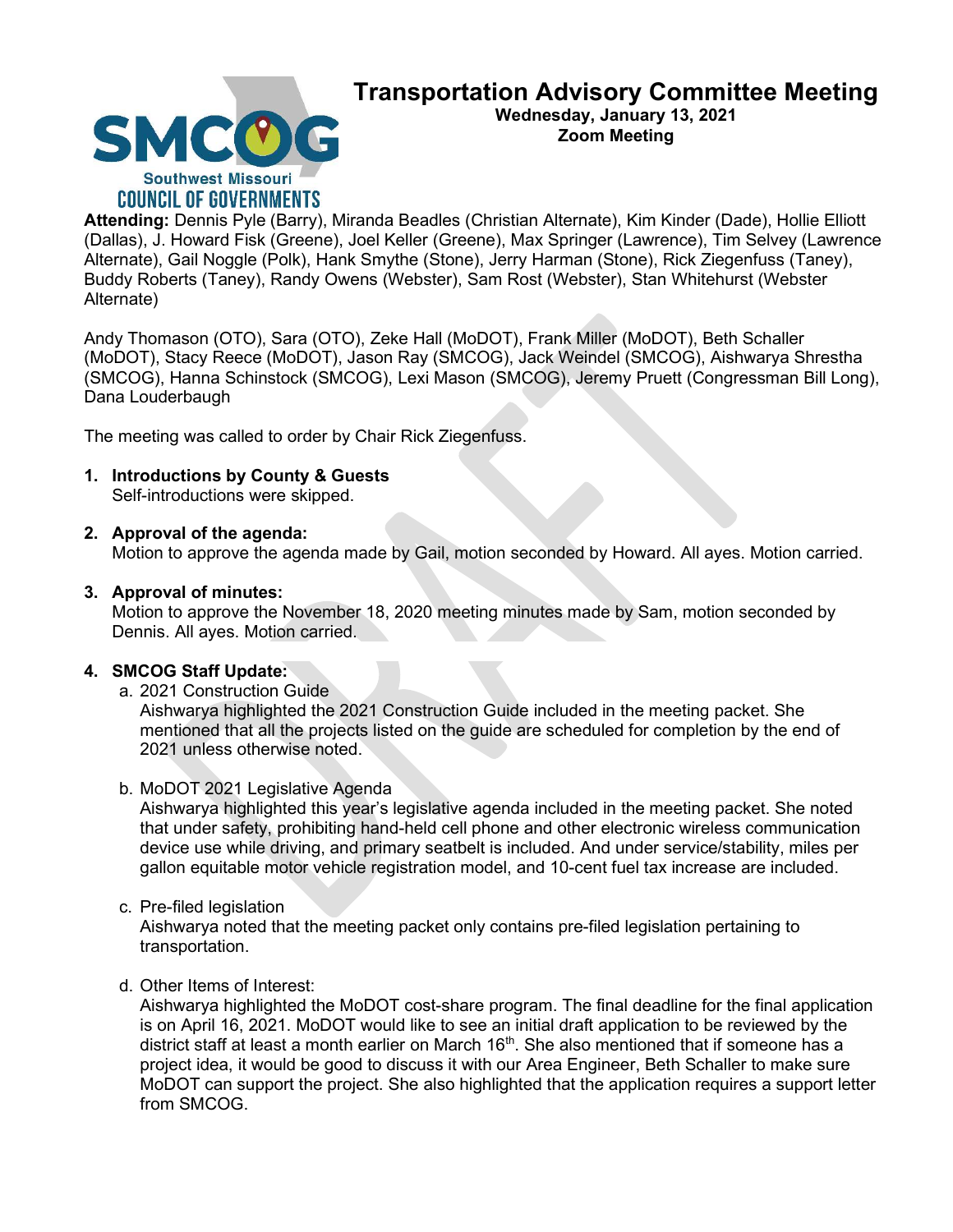Aishwarya provided information on the local fuel tax. MoDOT's Financial Services Director, Todd, contacted the Missouri Department of Revenue to follow up on Dennis's local fuel tax question. The Department said that a local fuel tax would be collected locally and not through them. Concordia's tax information is included in the meeting packet for reference. Concordia requires their gas stations to submit revenues to the city. More information on how the tax is collected can be found in Section 130.230 on Concordia's tax information.

#### 5. MoDOT Update

Beth highlighted the letter of support required for the TAP applications written by her. She requested everyone to let her know as soon as possible if anyone needs a letter of support from her. A letter of support is required to make sure that MoDOT can support the project.

Frank noted that for the MoDOT cost-share program, the committee wants to know where the project is on the Regional Planning Commission's long-range plan or the prioritization list, and the district's prioritization list. It is important for a project to be on the list, but not necessarily on the top of the list to point out that it is somewhere on the radar.

Frank mentioned that they are currently working on the new Statewide Transportation Improvement Program (STIP). The STIP was not adopted last year due to the pandemic and funding uncertainties. MoDOT is currently moving forward with it and has funding projections. MoDOT is looking at their asset management plan, which has some deficit in the minor routes resurfacing and will need some funding to address that. It looks like there will be some funding for system improvement projects. MoDOT is also working on updating their unfunded needs list because the Governor's Bridge Bonding program will eat into that list a little bit to address some of those needs. There is also some interest at the state and federal levels for infrastructure finance. Frank highlighted that the TAC's prioritization list will be heavily used in the next month.

#### 6. MPO Update

Andy Thomason mentioned OTO is continuing to work on its long-range transportation plan. They just wrapped up their community survey with over 860 responses. The survey showed a lot of support for trails, road improvements, and provided information on types of taxes that might be supported.

Andy mentioned that they are working on a bike-ped plan. The plan will show how many trails does everyone wants to see built and how big of a system everyone wants for regional connectivity.

Andy noted that OTO is working with MoDOT on their prioritization process and following some relief legislation.

#### 7. Legislative Reports

Jeremy mentioned a resolution was passed about sending a suggestion to Vice President Pence to initiate Amendment 25, which would remove the President from his power. It was a partisan vote. The legislators are in the process of hearing arguments for impeachment.

#### 8. Other Member Updates & Guest Reports

Stan mentioned that at the end of January, there is a kick-off meeting with MoDOT and other partners to begin working on improvements on US Highway 60. The improvements' funding source is CRISI and EDA grant. Stan mentioned that SMCOG was instrumental in helping with those grants.

Howard asked the MoDOT staff about revenue projections for road and bridge money. Frank answered that the financial forecast is steady and like last year's, which is a bit on the positive side. That forecast has already assumed a decline in gas tax revenue mainly because of greater fuel efficiency. MoDOT is also predicting a decrease in revenue because of less travel due to the pandemic. A part of the last COVID bill had some funding for state DOTs to sort of compensate for